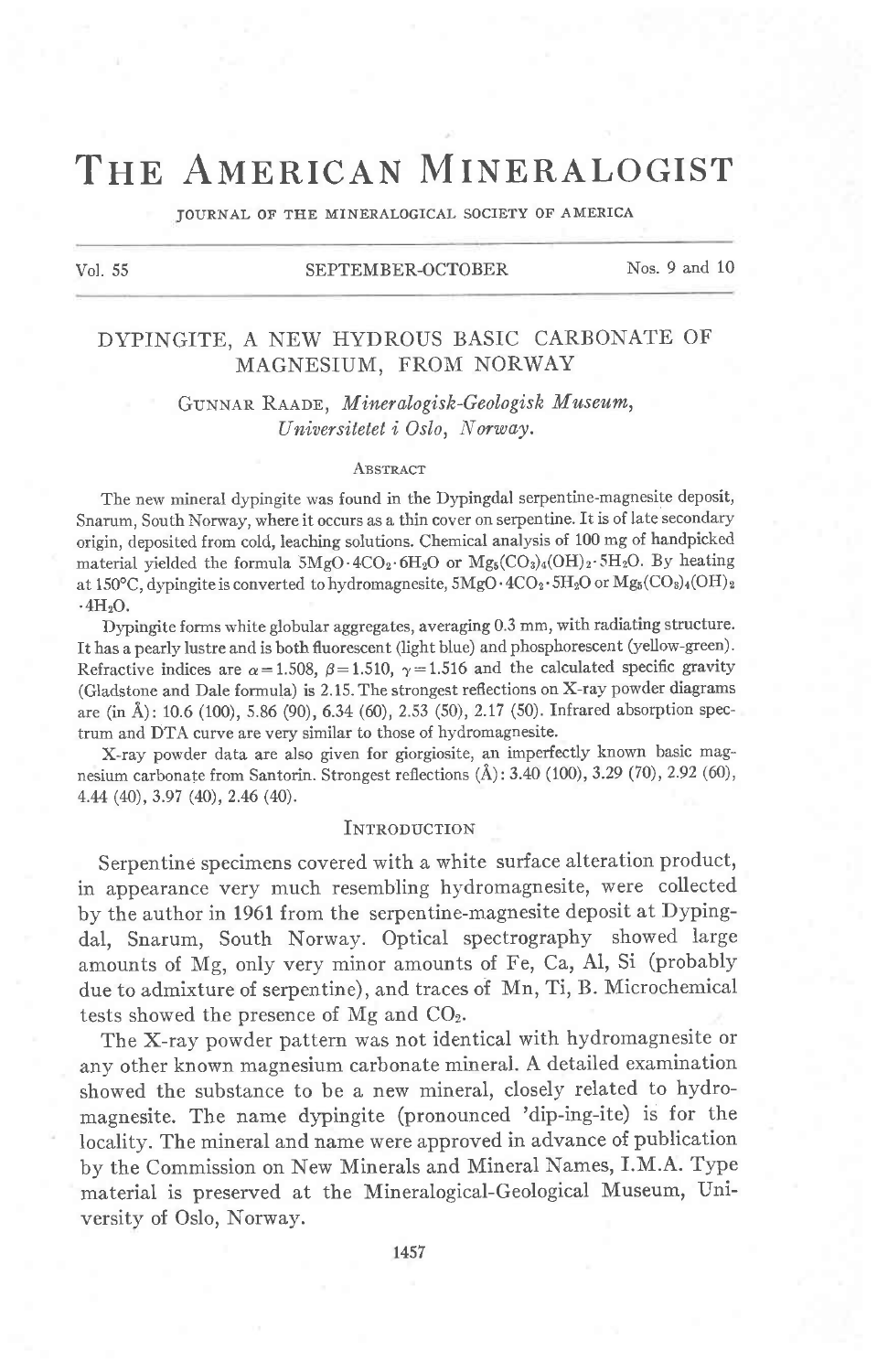#### OCCURRENCE

Small serpentine-magnesite bodies occur in the Precambrian rocks of Snarum west of the Oslo Region. These form steeplv dipping, elongated lenses up to about 100 m long and 15 m wide. The wall rocks are anthophyllite-bearing quartzite, amphibolite, and breccia.

The Dypingdal deposit was formerly worked for magnesite and serpentine, today the rock is used for ornamental purposes. Several interesting minerals are found here, e.g. serpentine pseudomorphs after forsterite, hydrotalcite/manasseite, szaibelyite, hematite crystals, etc. (Jösang, 1960 and 1966).

#### PHYSICAL PROPERTIES

Dypingite forms white globular aggregates often showing radiating structure, occurring as a thin cover on serpentine or more rarely on hydrotalcite. Larger aggregates have a pearly luster. It is easily dissolved in cold dilute hydrochloric acid with effervescence.

The mineral shows a light blue fluorescence in ultraviolet light, both long-wave and short-wave, and a yellow-green phosphorescence, giving best response to middle-wave radiation.

Exact optical measurements were not possible due to the fine-grained nature of the mineral (average thickness of fibers  $\frac{1}{\mu}$ m). It is colourless in transmitted light, locally pigmented. Radiating aggregates consist of fibers with  $\pm$  elongation. The fibers seem to be elongated parallel to the *Y* axis.  $\alpha$  = 1.508,  $\beta$  = 1.510,  $\gamma$  = 1.516.

ft was not possible to determine hardness or specific gravity. From the rule of Gladstone and Dale the specific gravity is calculated to 2.15  $(k)$ values from Larsen and Berman. 1934).

#### X-RAY POWDER DATA

The powder data are given in Table 1. The mineral is finely crystaliine and always gives somewhat diffuse reflections. The pattern slightly resembles that of hydromagnesite with regard to the inner lines, but is clearly different (compare Fig. 1). Attempts at indexing the pattern were not successful. The material is unfortunately not suited for single crystal work. Dypingite may be monoclinic (as is hydromagnesite).

#### INFRARED ABSORPTION ANALYSIS

The infrared spectra of dypingite and hydromagnesite are shown in Figure 2. The hydromagnesite curve is virtually identical with that published by Mumpton et al. (1965). The two spectra are remarkably similar, suggesting a close structural relationship between these minerals.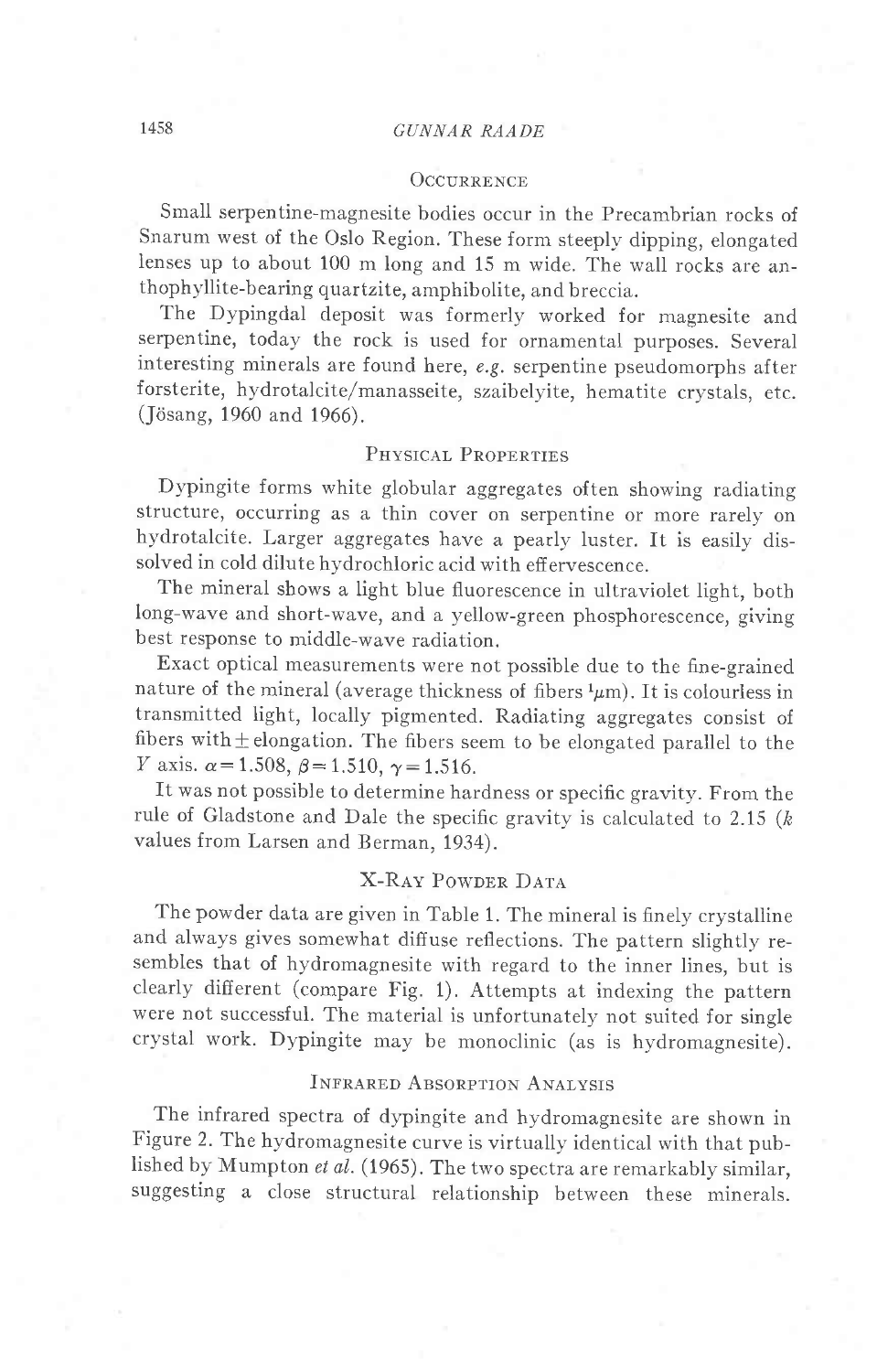| $I/I_0$ est. | $d(A)$ obs. | $I/I_0$ est. | $d(A)$ obs. | $I/I_0$ est. | $d(A)$ obs. |
|--------------|-------------|--------------|-------------|--------------|-------------|
| 30           | 15.2        | 40           | 3.16        | 50           | 2.17        |
| 100          | 10.6        | 40           | 3.07        | 5            | 2.11        |
| 10           | 7.89        | 5            | 2.96        | 5            | 2.09        |
| 10           | 7.37        | 40           | 2.93        | 20           | 2.02        |
| 60           | 6.34        | 30           | 2.84        | 10           | 1.99        |
| 90           | 5.86        | 20           | 2.81        | 10           | 1.96        |
| 5            | 5.52        | 20           | 2.78        | 5            | 1.92        |
| 20           | 4.45        | 50           | 2.53        | 5            | 1.90        |
| 30           | 4.20        | 5            | 2.50        | 5            | 1.73        |
| 10           | 4.10        | 10           | 2.41        | 5            | 1.68        |
| 10           | 3.90        | 5            | 2.36        | 5            | 1.66        |
| 10           | 3.68        | 5            | 2.34        | 5            | 1.64        |
| 10           | 3.49        | 20           | 2.25        | 5            | 1.61        |
| 10           | 3,33        | 20           | 2.21        | 5            | 1.52        |

TABLE 1. X-RAY POWDER DATA FOR DYPINGITE

Guinier quadruple focusing camera, effective diameter 22.9 cm, Fe radiation, Mn filter Internal standard: lead nitrate.

Absorption bands resulting from OH<sup>-</sup> groups (3650 cm<sup>-1</sup>) and water of crystallization (3510 and 3450 cm<sup>-1</sup>) are identical for both, as are  $CO_3^{2-}$ stretching bands (1480, 1420, 1120 cm<sup>-1</sup>) and  $CO<sub>3</sub><sup>2</sup>$  bending bands (880, 850, 800 cm<sup>-1</sup>). Two small absorption bands at 1020 and 940 cm<sup>-1</sup> seem to be characteristic for dypingite.



FIG. 1. Diagrammatic representation of dypingite and hydromagnesite powder patterns, constructed for 9 cm Debye-Scherrer films and Fe radiation. Powder data for hydromagnesite from Murdoch (1954). Vertical scale indicates the relative intensities of the reflections.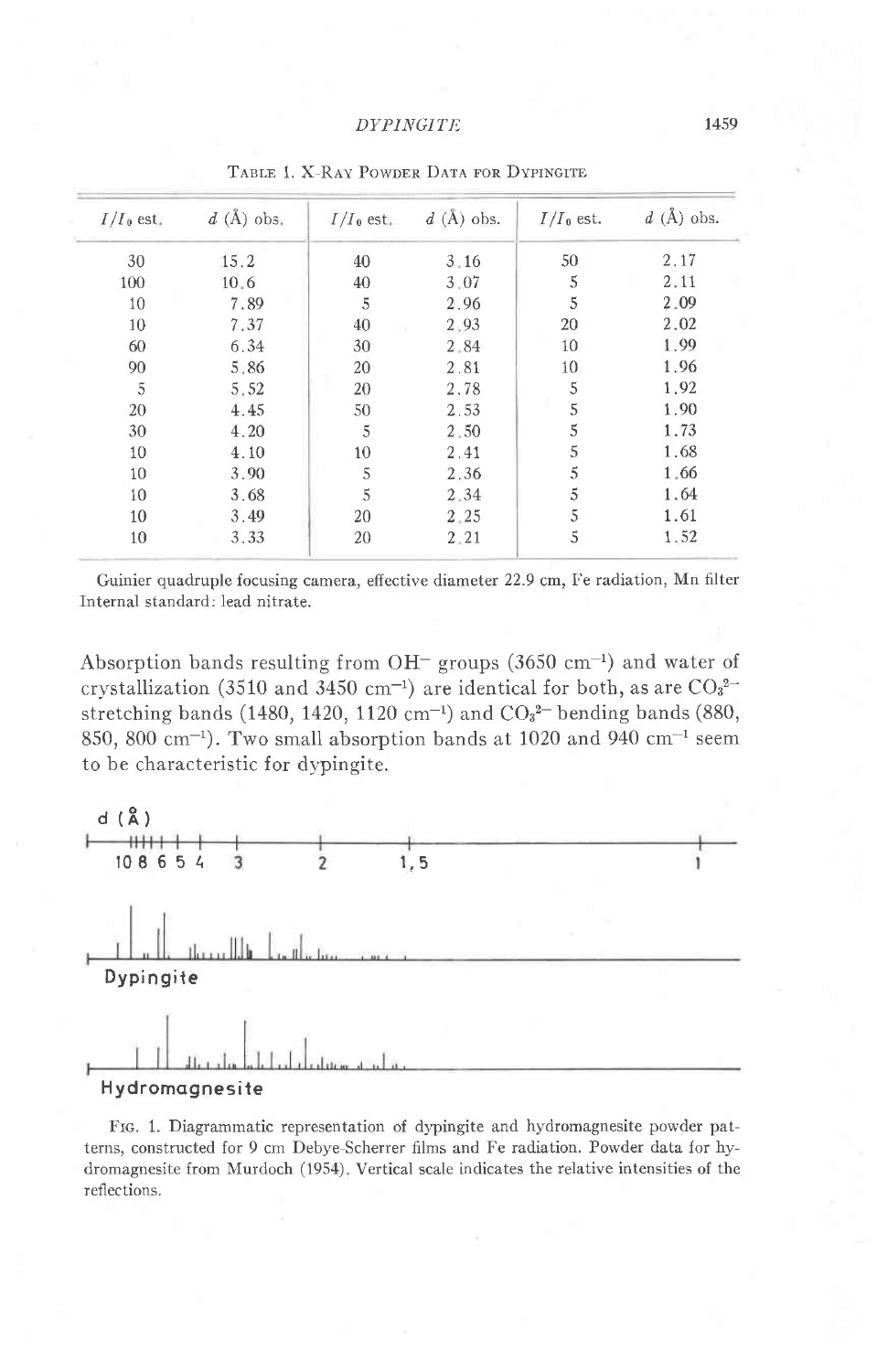

1460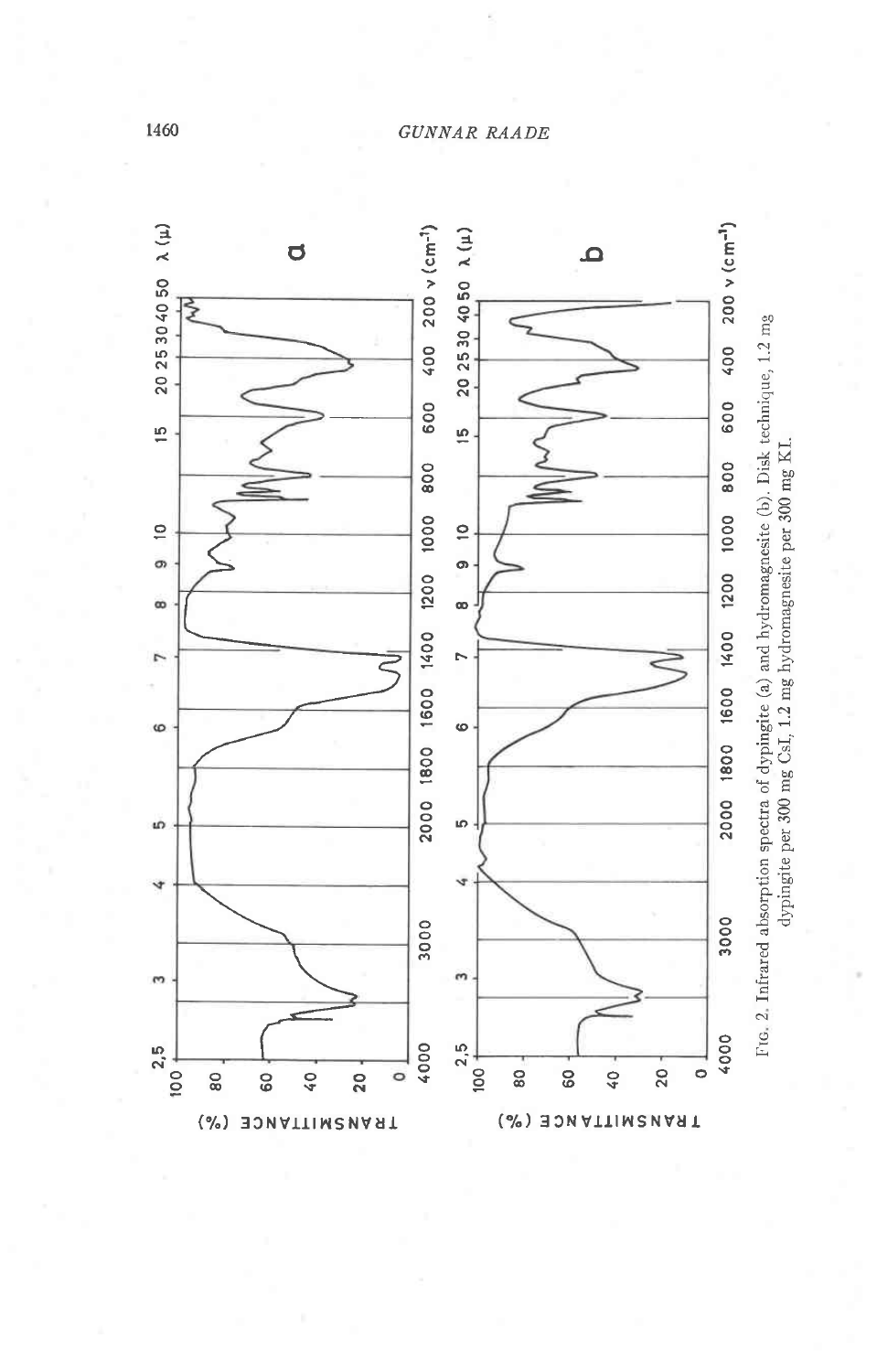



#### DIFFERENTIAL THERMAL ANALYSIS

Samples of dypingite  $(5.6 \text{ mg})$  and hydromagnesite  $(6.3 \text{ mg})$  were heated in air at one atmosphere from room temperature to  $1200^{\circ}$ C (Fig. 3). Hydromagnesite shows four endothermic peaks: a very small one at  $60^{\circ}$ C (hygroscopic water) and three major ones at 265, 375, 510°C (water of crystallization, OH groups,  $CO<sub>2</sub>$ ). An exothermic peak at 505°C is prominent (crystallization of cubic MgO). It should be noted that this DTA curve, which was obtained with a very sensitive apparatus (Du Pont 900 thermal analyzer), is rather different from those published previously (Beck, 1950. Hsiu-Chang and Hsieh-Yen, 1965).

At temperatures above 125°C dypingite gives a DTA curve nearly identical with that of hydromagnesite. The exothermic peak and the major endothermic peaks are the same (except that the 375<sup>o</sup>C peak is more flattened). At lower temperatures, however, dypingite shows two pronounced endothermic peaks at 55 and 125°C.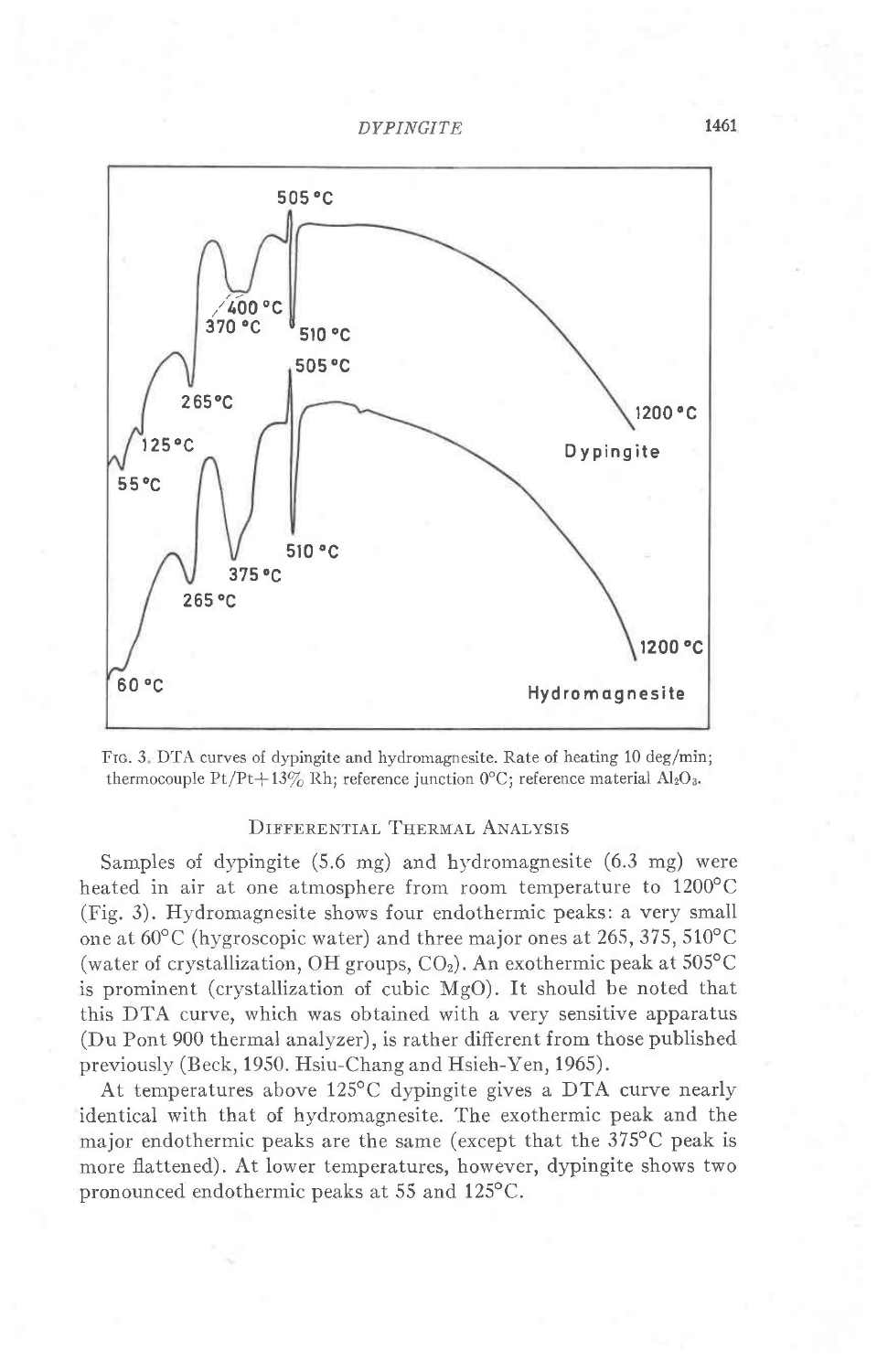

Frc. 4. Thermogravimetric curve of dypingite. Rate of heating 10 deg/min.

#### THERMOGRAVIMETRIC ANALYSIS

Heating of dypingite in air at one atmosphere produces the thermogravimetric curve shown in Figure 4. The total weight loss is 55.7 percent; 3.5 percent is lost below 125°C (small amounts of serpentine were present in the sample). The end product is MgO (periclase), as shown by X-ray examination.

| TABLE 2. CHEMICAL ANALYSIS OF DYPINGITE |
|-----------------------------------------|
|                                         |

|                       | (1)       | (2)   | 3)                     | (4)   |
|-----------------------|-----------|-------|------------------------|-------|
| MgO                   | 38.3      | 39.4  | 4.60<br>- 5            | 41.5  |
| CaO                   | < 0.2     |       |                        |       |
| Total iron as $Fe2O3$ | 0.2       |       |                        |       |
| CO <sub>2</sub>       | 36.3      | 37.3  | 4.00<br>$\overline{4}$ | 36.2  |
| Total $H_2O$          | 22.7      | 23.3  | 6.12<br>-6             | 22.3  |
| Acid insoluble        | 2.0       |       |                        |       |
|                       |           |       |                        |       |
|                       | 99.5      | 100.0 |                        | 100.0 |
|                       |           |       |                        |       |
| Loss on ignition      | 58.8<br>× |       |                        |       |

|  |  | Analyst: John Marinenko |
|--|--|-------------------------|
|--|--|-------------------------|

- (1) Figures in weight percent. Magnesium was determined volumetrically with EDTA; calcium by atomic absorption; total iron by o-phenantroline spectrophotometric procedure;  $CO<sub>2</sub>$  and total H<sub>2</sub>O gravimetrically in a semimicro train. Acid insoluble means insoluble in hot dilute HCI.
- (2) Recalculation to 100 percent, omitting minor constituents.

(3) Mole proportions.

(4) Theoretical composition for  $5MgO \cdot 4CO_2 \cdot 6H_2O$ .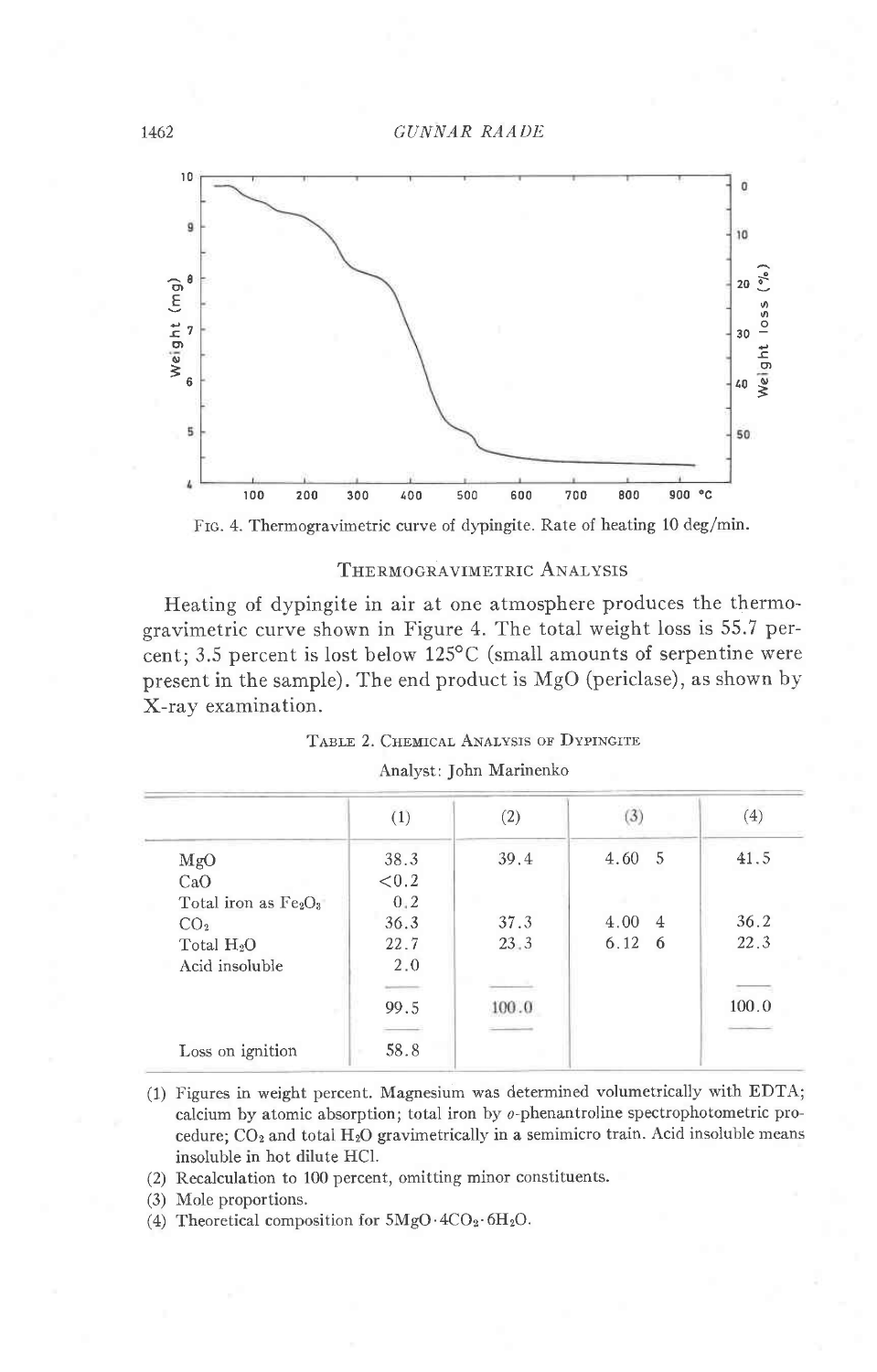#### CHEMICAL COMPOSITION

100 mg were carefully handpicked and purified for chemical analysis under the binocular microscope. Small amounts of serpentine and possibly hydrotalcite and magnesite were present as impurities in the final product. The result of the analysis is given in Table 2. The mole proportions are rather close to  $5MgO \cdot 4CO_2 \cdot 6H_2O$ . Hydromagnesite has the composition  $5MgO \cdot 4CO_2 \cdot 5H_2O$ . (Some authors still quote the formula as  $4MgO.3CO<sub>2</sub>·4H<sub>2</sub>O$ , although the evidence of Fenoglio (1936) in support of the 5:4:5 ratio was fairly conclusive).

According to this analysis, dypingite is a mineral very near to hydromagnesite in chemical composition, containing just one extra molecule of water. This is supported by all the data presented: 1) the DTA curves are nearlv identical, but show that dypingite contains some loosely bound water which is lost at comperatively low temperatures: 2) thermogravimetric analysis indicates a weight loss of 3.5 percent below  $125^{\circ}$ C; the theoretical value for loss of one mole of water from  $5MgO \cdot 4CO_2$  $.6H<sub>2</sub>O$  is 3.7 percent; 3) the infrared spectra are nearly identical; 4) although the X-ray powder patterns are clearly different, they do show some similarities. The final proof is rendered by the fact that when dypingite is heated at  $150^{\circ}$ C for several hours, it is completely converted into hydromagnesite, as shown by X-ray analyses. The X-ray diagram of the heated dypingite is in every detail identical with hydromagnesite.

#### **DISCUSSION**

The compounds  $5MgO \cdot 4CO_2 \cdot 5H_2O$  and  $5MgO \cdot 4CO_2 \cdot 6H_2O$  were synthesized by Menzel and Briickner (1930). They report that the X-ray



FIG. 5. Part of the system MgO-CO<sub>2</sub>-H<sub>2</sub>O. Mineral formulas are plotted in mole percent. Barringtonite,  $MgCO<sub>3</sub>·2H<sub>2</sub>O$ , was described by Nashar (1965).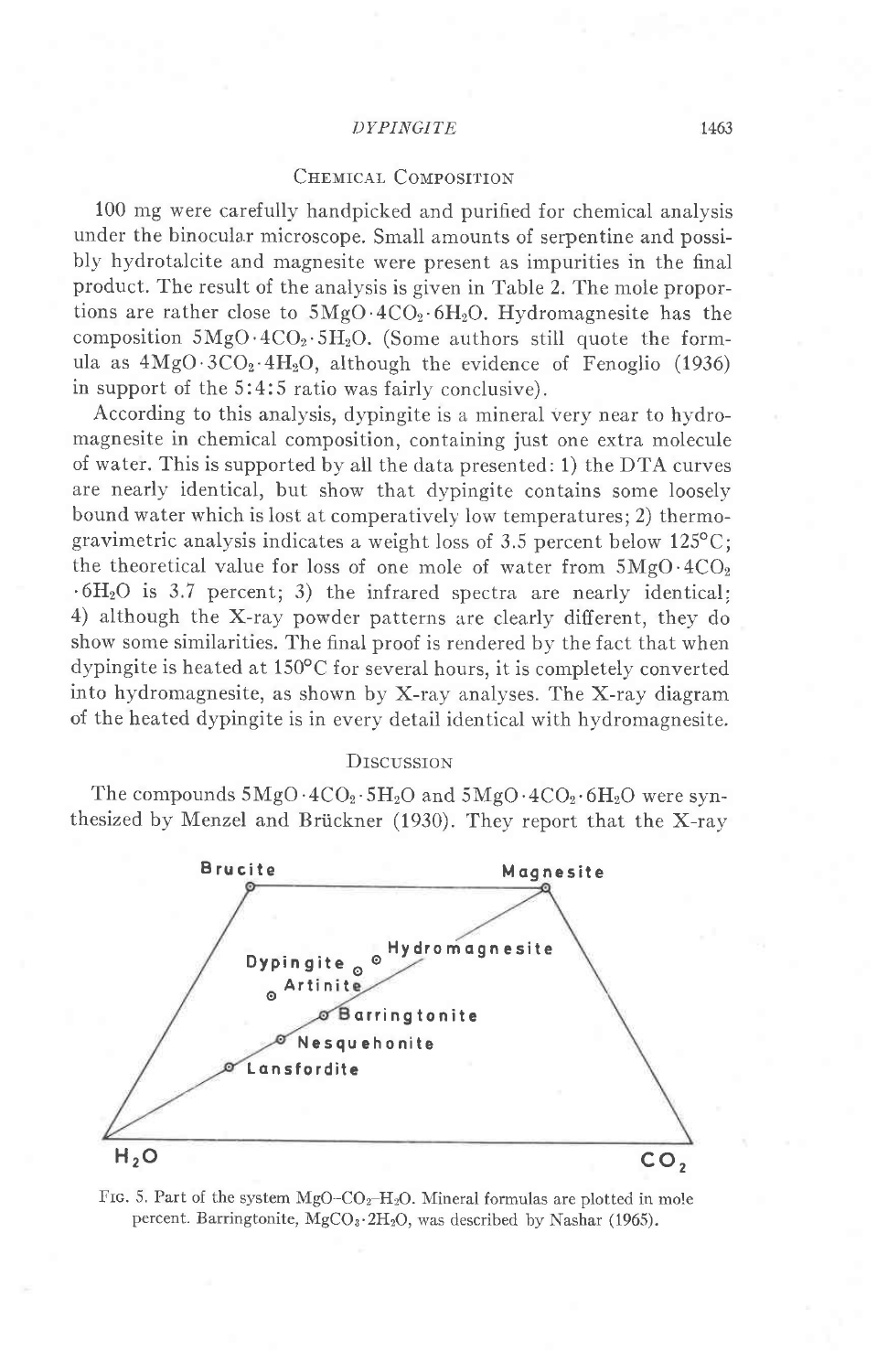| $I/I_0$ est. | $d(\text{\AA})$ obs. | $I/I_0$ est. | $d(A)$ obs. | $I/I_0$ est. | $d(\text{\AA})$ obs. |
|--------------|----------------------|--------------|-------------|--------------|----------------------|
| 10           | 7.81                 | 100          | 3.40        | 20           | 2.26                 |
| 10           | 6.82                 | 70           | 3.29        | 20           | 2.19                 |
| 30           | 5.80                 | 60           | 2.92        | 20           | 2.11                 |
| 30           | 5.35                 | 10           | 2.70        | 20           | 1.98                 |
| 40           | 4.44                 | 30           | 2.62        | 10           | 1.94                 |
| 30           | 4.14                 | 30           | 2.56        | 10           | 1.88                 |
| 40           | 3.97                 | 10           | 2.49        | 20           | 1.84                 |
| 10           | 3.72                 | 40           | 2.46        | 10           | 1.81                 |
| 20           | 3.51                 | 10           | 2.29        |              |                      |

TABLE 3. X-RAY POWDER DATA FOR GIORGIOSITE

9 cm Debye-Scherrer camera, Fe radiation, Mn filter.

spectra of the two substances are identical. However, their pictures only show a few, broad lines. In fact, it is possible to tell them apart by considering spacing differences.

Dypingite is of recent formation in the Dypingdal deposit, since it occurs as a weathering product on material in the dumps. It is probably deposited from cold, leaching solutions during wintertime. (For a discussion of the stability of carbonates in the system  $MgO - CO<sub>2</sub> - H<sub>2</sub>O$ , see Langmuir, 1965).

#### CONCLUSION

The following basic magnesium carbonates are now known in nature: artinite,  $Mg_2[OH]_2[CO_3] \cdot 3H_2O$ ; hydromagnesite,  $Mg_5[OH] (CO_3)_{2}]_2$  $-4H_2O$ ; and dypingite,  $Mg_5[OH(CO_3)_2]_2 \cdot 5H_2O(Fig. 5)$ .

Giorgiosite is a very poorly described basic magnesium carbonate from the Santorin islands (Lacroix, 1905). Caillère (1943) reported that the X-ray spectrum and DTA curve are not identical with hydromagnesite. This is supported by my own investigations on material from the original locality. Since the X-ray powder data were never published, they are given here in Table 3.

A number of basic magnesium carbonates are described in the chemical literature. As X-ray data are almost invariably lacking, most of these are extremely suspect. Giorgiosite is not identical with the compound 4MgO.3CO<sub>2</sub>.3H<sub>2</sub>O, described by Walter-Lévy (1937), and for which proper X-ray data are given.

#### **ACKNOWLEDGEMENTS**

I would like to thank people at the following institutions for valuable assistance: Mineralogisk-Geologisk Museum, Universitetet i Oslo (X-ray work, optical determinations); Institutt for Geologi, Universitetet i Oslo (optical spectrography, DTA); Kjemisk